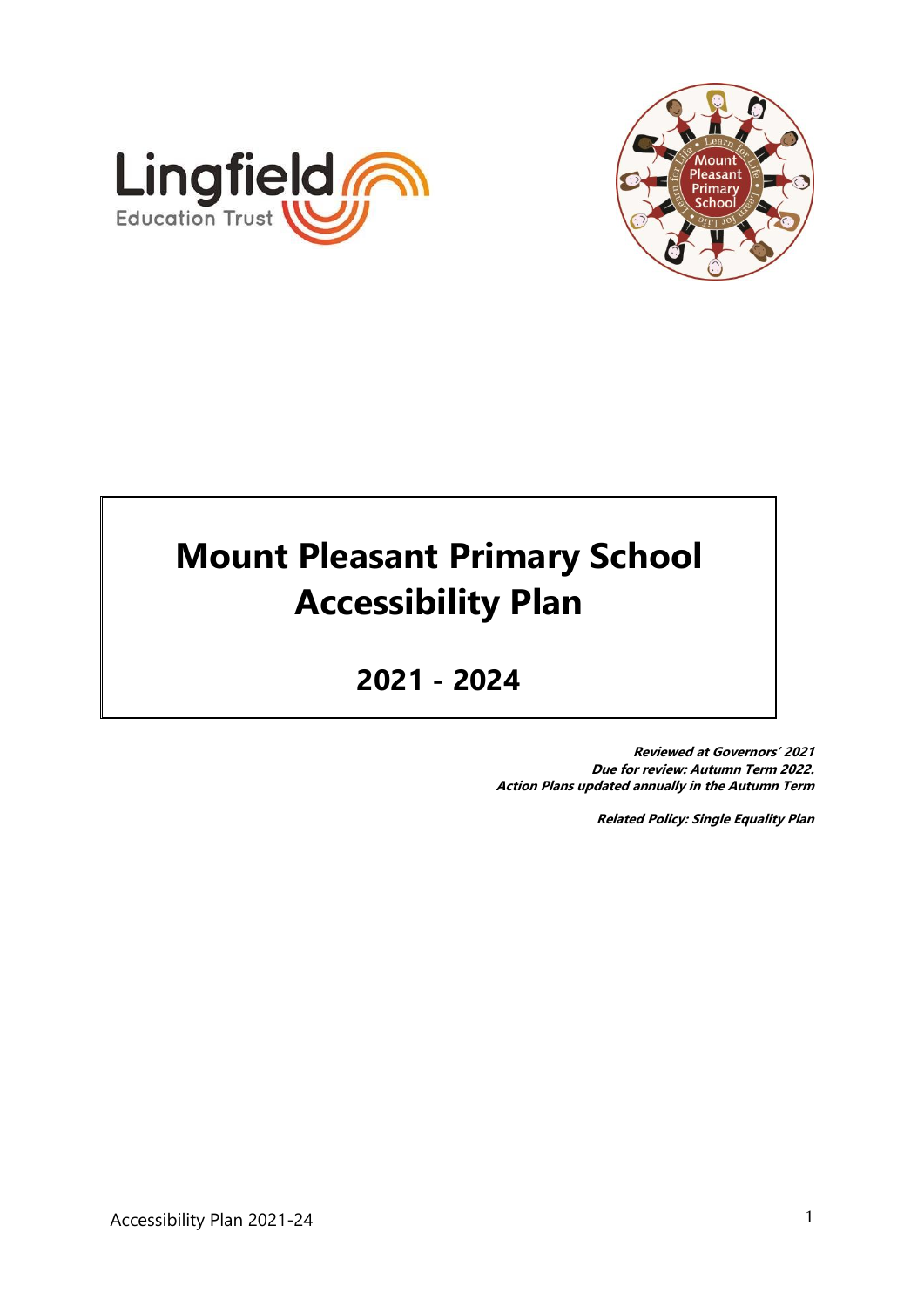#### **Introduction**

The Equality Act 2010 replaced previous discrimination law and provides a single piece of legislation covering all the types of discrimination that are unlawful.

Schools have to carry out accessibility planning for disabled pupils.

Our school's accessibility plans are aimed at:

- Increasing the extent to which disabled pupils can participate in the curriculum
- Improving the physical environment of schools to enable disabled pupils to take better advantage of education, benefits, facilities and services provided, and
- Improving the availability of accessible information to disabled pupils

Attached is a set of action plans showing how the school will address the priorities identified in the plan. We recognise the need to provide adequate resources for implementing the action plans and will review them annually.

#### **Definition of Disability:**

Disability is defined by the Disability Discrimination Act 1995 (DDA): 'A person has a disability if he or she has a physical or mental impairment that has a substantial and long term adverse effect on his or her ability to carry out normal day to day activities.'

The definition of disability under the law is a wide one. The definition includes people with a hearing or visual impairment, cerebral palsy, muscular dystrophy, mental health issues and incontinence. People with ADHD, Autistic Spectrum Disorder, Downs Syndrome and Hydrocephalus are included. Medical conditions such as cystic fibrosis, severe asthma, diabetes, cancer, multiple sclerosis, epilepsy, sickle cell anaemia and HIV are deemed disabilities. Facial disfigurement, severe dyslexia, gross obesity and diagnosed eating disorders are all included.

#### **The purpose and direction of the school's plan: vision and values**

At Mount Pleasant Primary School we are committed to giving all of our children every opportunity to achieve the highest of standards. We do this by taking account of pupils' varied life experiences and needs. We offer a broad and balanced curriculum and have high expectations for all children. The achievements, attitudes and well-being of all our children matter. Mount Pleasant Primary School promotes the individuality of all our children, irrespective of ethnicity, attainment, age, disability, gender or background.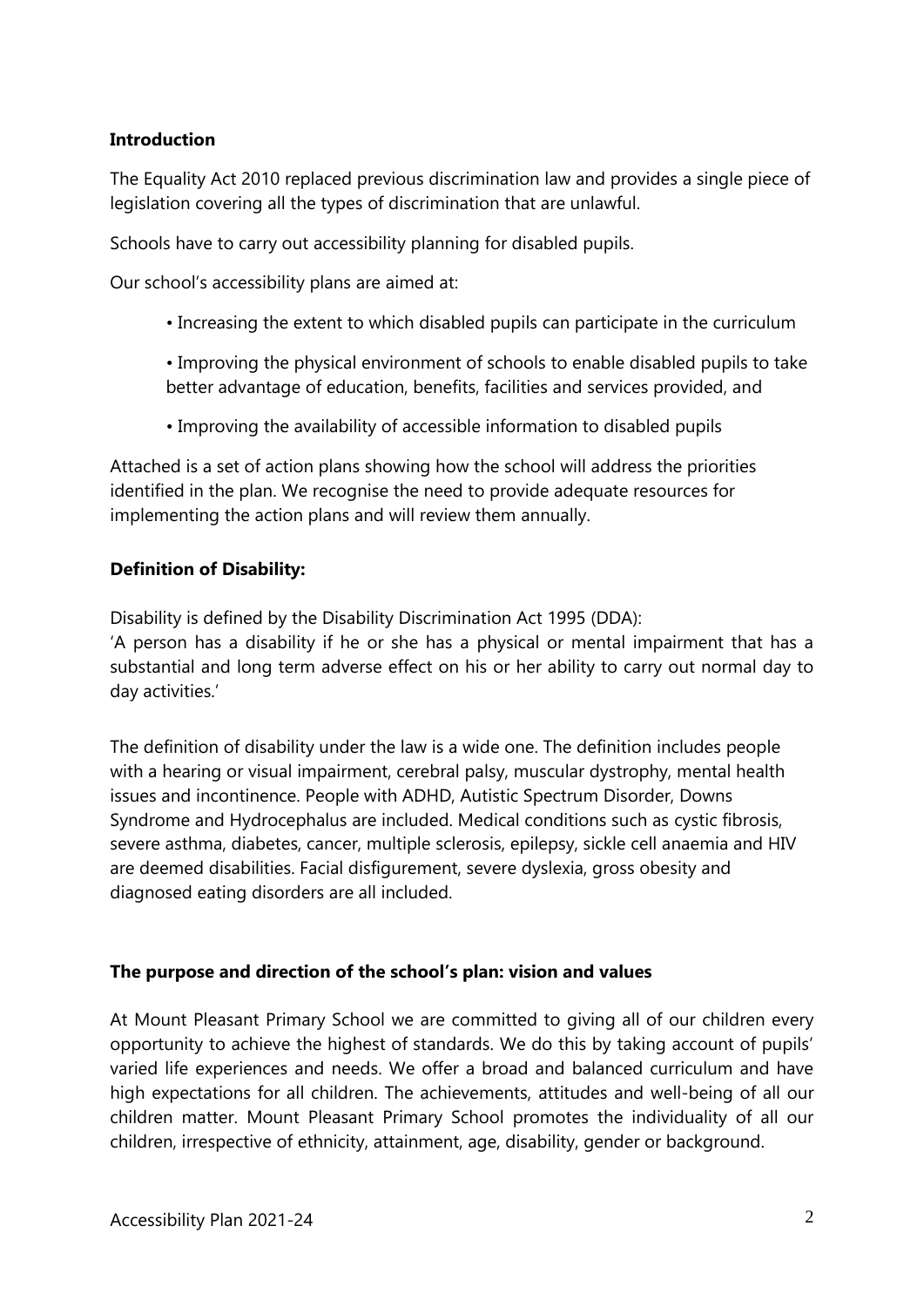Our school aims to be an inclusive school. We actively seek to remove the barriers to learning and participation that can hinder or exclude individual pupils, or groups of pupils.

Pupils with disabilities are fully included in the life of the school. They participate fully in the curriculum, and are fully involved in school visits. They access all areas of the school building They attend a range of after school clubs. They are represented on our School Council and act as Playground Buddies.

#### **Information from pupil data**

In order to prepare for pupils' needs we use a variety of sources to gather information about pupils, prior to their starting our school, whether they start in nursery or join us later in their school life. We meet with parents, either in school or in the home, as well as liaising with other schools / settings, and with other professionals. Care Plans are completed, signed and check by parents and shared with relevant staff. (Face to face meetings may change because of covid restrictions)

We currently have children with the following:

Asthma Nut and Penicillin Allery (not confirmed by GP, no epipen) Milk/dairy Intolerances Epilepsy Heart Defeat/previous stroke/heart conditions Reflex Anoxic seizures Arthrogyposis **Scoliosis** Allergy to raisins Hypermobility/dislocations Febrile seizures Chromosomal abnormality Anaemia Sight Defects

#### **Views of those consulted during the development of the plan**

We consult annually with pupils, parents and staff on whole school issues. No issues were raised on our recent questionnaires about our provision for pupils with disabilities. All parents said they would recommend our school to others.

We meet parents formally each half term to discuss the progress of children academically and socially. No issues have been raised during recent consultations.

Annually, we meet parents of children with Care Plans to review the Care Plan and the associated support. We review and refine our practice accordingly.

Accessibility Plan 2021-24 3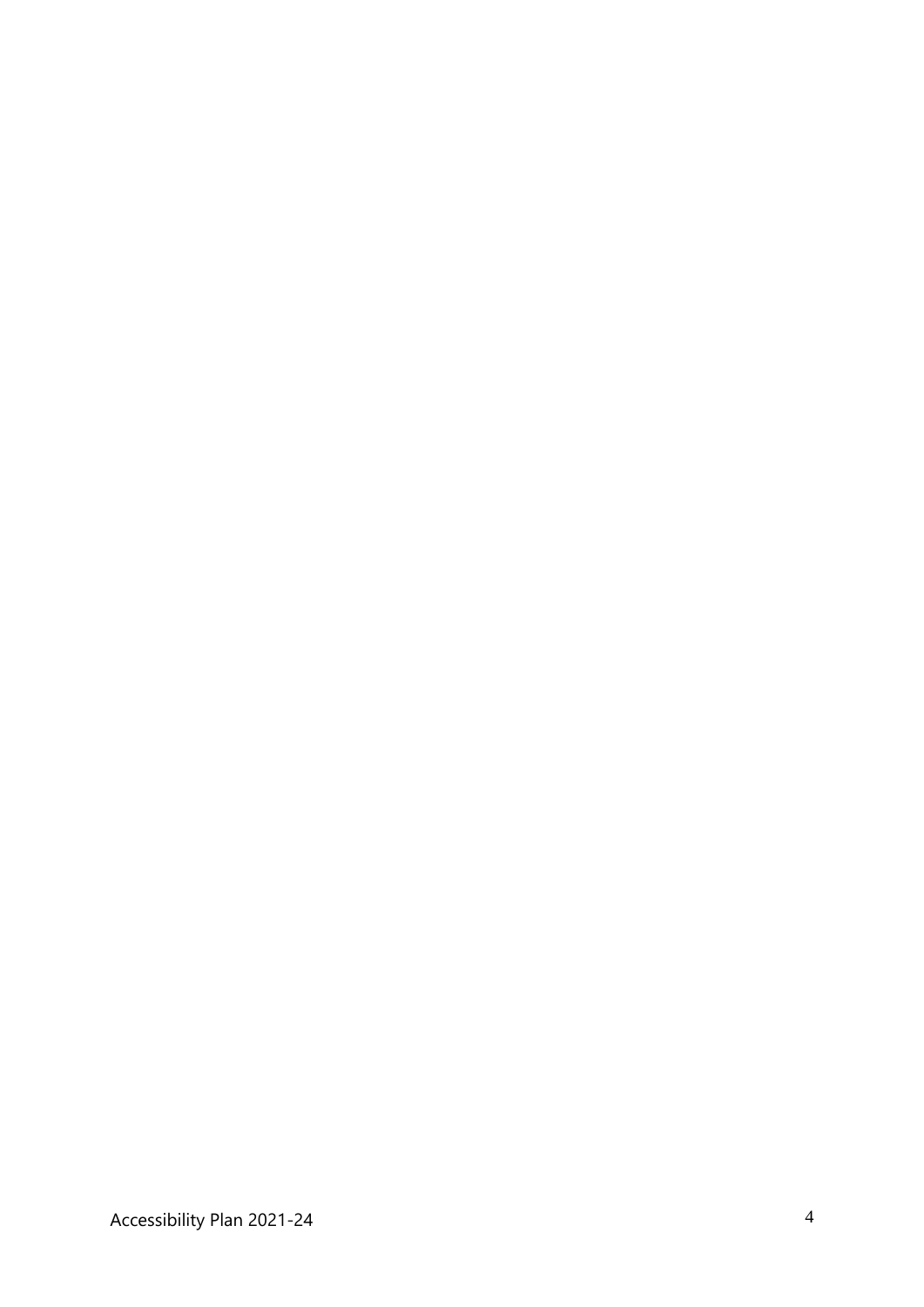# **MOUNT PLEASANT PRIMARY SCHOOL: Accessibility Plan 2021-24**

| <b>Strand 1:</b> | <b>Access to the curriculum</b> |  |
|------------------|---------------------------------|--|
|------------------|---------------------------------|--|

| <b>Action</b>                                                                                                                                                                                                                                                                                                                           | <b>Team(s)/ Individual</b><br><b>Responsible</b>                                      | <b>Timescale</b>                                     | <b>Monitoring</b>                                                                                                                                   | <b>Outcomes</b>                                                                                                                                              |
|-----------------------------------------------------------------------------------------------------------------------------------------------------------------------------------------------------------------------------------------------------------------------------------------------------------------------------------------|---------------------------------------------------------------------------------------|------------------------------------------------------|-----------------------------------------------------------------------------------------------------------------------------------------------------|--------------------------------------------------------------------------------------------------------------------------------------------------------------|
| Make reasonable adjustments to ensure maximum<br>participation in the curriculum for all children with<br>disabilities.<br>Review individual disabilities within classes and adjust<br>aspects of the curriculum to ensure learners with<br>disabilities are able to participate- begin to use SEND<br>Ranges paperwork to support this | Class teachers                                                                        | July each year,<br>in preparation<br>for new classes | SENDCO through<br>review of provision.                                                                                                              | Children with disabilities are able<br>to participate fully in all aspects<br>of the curriculum.                                                             |
| Ensure appropriate specialist equipment is available to<br>support children with disabilities.<br>Review EHCP plans and reports from professionals to<br>check what is needed.                                                                                                                                                          | SENDCO                                                                                | SEND budget -<br>allocated each<br>September         | Team Leaders through<br>review of provision for<br>SEND within their<br>teams                                                                       | Children with disabilities are well<br>supported.                                                                                                            |
| When planning the Recovery Curriculum ensure that<br>consideration is given to children with disabilities.<br>Review Learning Contexts, English and maths<br>(planning and activities).                                                                                                                                                 | Upper KS2 Team,<br>Lower KS2 team, KS1<br>Team, EY Team, and<br><b>Provision Team</b> | Sept 2021<br>Ongoing review<br>from then on.         | Self evaluation<br>activities, such as<br>planning and work<br>scrutiny, lesson<br>observations, pupil<br>interviews, by SLT and<br>subject leaders | Disabled learners learn<br>effectively and make good<br>progress in all curriculum areas.                                                                    |
| When reviewing curriculum resources consider the<br>needs of disabled learners to ensure accessibility to the<br>curriculum.                                                                                                                                                                                                            | Subject leaders                                                                       | Annually – by<br>February Half<br>Term each year.    | SLT through self<br>evaluation activities.                                                                                                          | Class teacher have appropriate<br>resources to meet the learning<br>needs of disabled learners and,<br>as a result, disabled learners<br>make good progress. |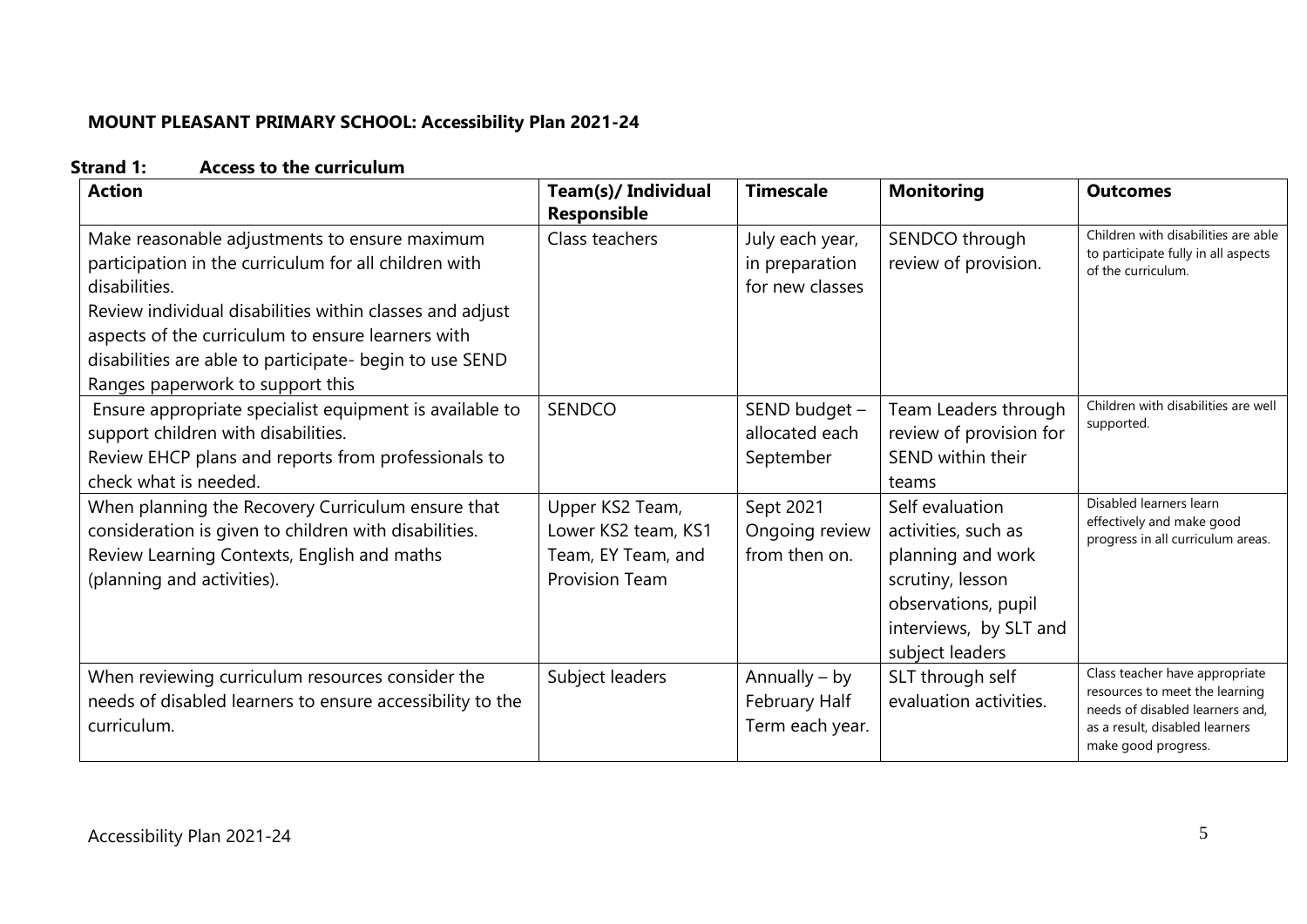| Adapt teaching and learning styles to improve teaching<br>and learning for learners with ASD.                                      | SEN team.<br>Class teachers. | Ongoing<br>support for 7M<br>partner classes | SLT through self<br>evaluation activities.                                     | All staff know and<br>implement effective<br>teaching and learning<br>strategies for learners<br>with ASD. As a result,<br>learners with ASD make<br>good progress. |
|------------------------------------------------------------------------------------------------------------------------------------|------------------------------|----------------------------------------------|--------------------------------------------------------------------------------|---------------------------------------------------------------------------------------------------------------------------------------------------------------------|
| When planning educational visits and experiences<br>ensure that the needs of children with disabilities are<br>taken into account. | Visit leaders.               | Ongoing                                      | <b>Educational visits</b><br>Leader through review<br>of visits / experiences. | Children with disabilities<br>access a range of<br>educational visits and<br>experiences.                                                                           |
| Ensure that staff are appropriately trained in meeting<br>the needs of children with disabilities                                  | PD Leader                    | PD budget                                    | HS, AHT, Team leaders<br>through PM                                            | Staff are confident in<br>supporting children<br>with disabilities.<br>The learning, social and<br>medical needs of<br>children with disabilities<br>are met.       |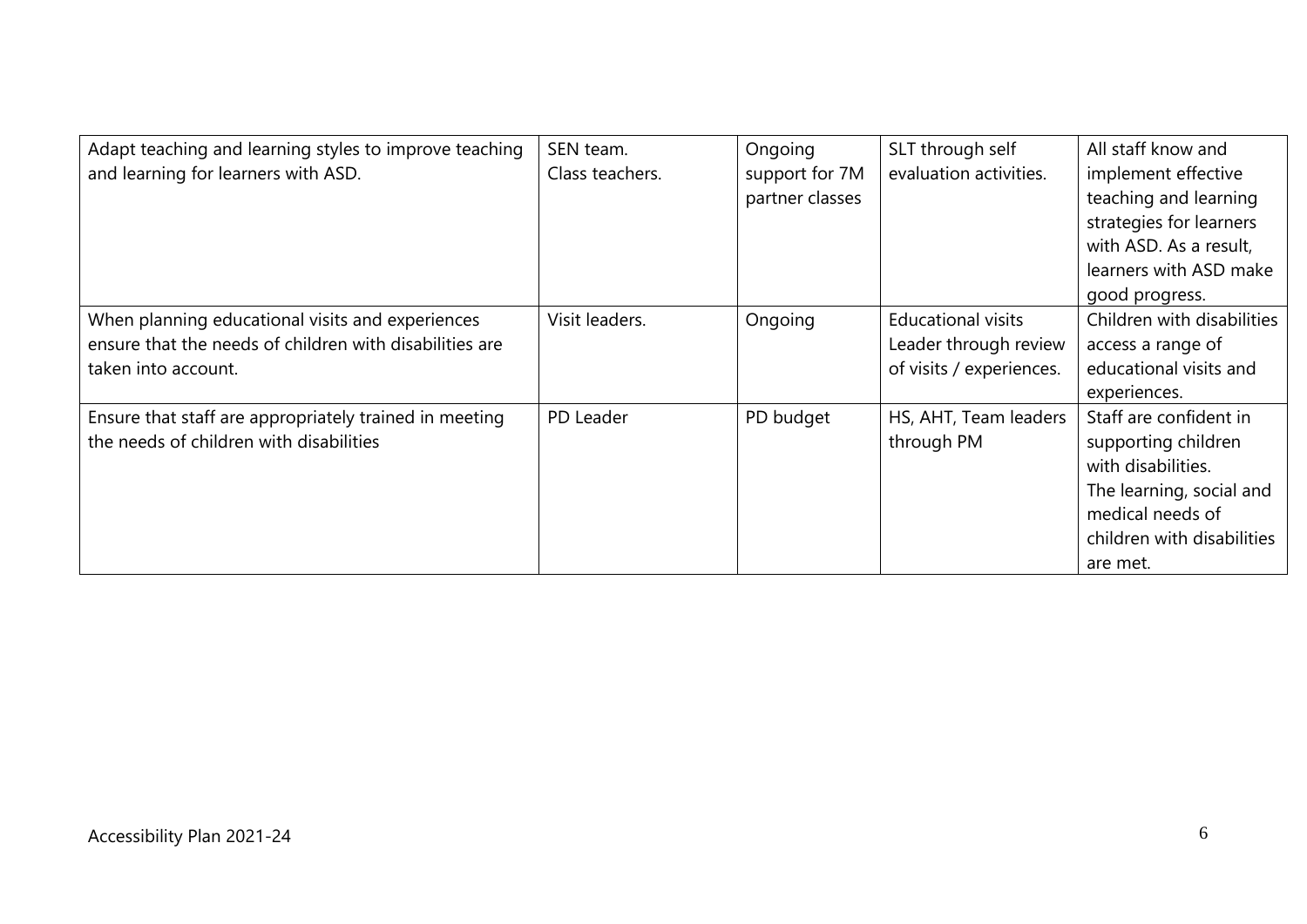# **Strand 2: Physical environment**

| <b>Action</b>                                                                                                                                                                          | Team(s) / Individual<br><b>Responsible</b>                                            | Timescale/<br>Cost                                                                                    | <b>Monitoring</b>                                                                 | <b>Outcomes</b>                                                                                                                                                                |
|----------------------------------------------------------------------------------------------------------------------------------------------------------------------------------------|---------------------------------------------------------------------------------------|-------------------------------------------------------------------------------------------------------|-----------------------------------------------------------------------------------|--------------------------------------------------------------------------------------------------------------------------------------------------------------------------------|
| Review the physical environment to ensure the needs of<br>specific children with disabilities are met.<br>Review EHCP plans and reports from professionals to<br>check what is needed. | SENDCO, HS                                                                            | Devolved<br>capital<br><b>Buildings and</b><br>maintenance<br>budget -<br>allocated each<br>September | SEND governor<br>through review of<br>provision for children<br>with disabilities | Provision is made to<br>ensure that children<br>with disabilities are able<br>to access all aspects of<br>learning and recreation,<br>and participate fully in<br>school life. |
| Review all teaching areas to ensure they are appropriate<br>for learners with ASD.                                                                                                     | Upper KS2 Team,<br>Lower KS2 team, KS1<br>Team, EY Team, and<br><b>Provision Team</b> | Annually in July<br>in preparation<br>for new classes                                                 | Provision Leader /<br>Deputy Leader<br>through review of<br>areas.                | Learners with ASD<br>achieve well.                                                                                                                                             |
| Review all recreation areas for class bubbles to ensure<br>they are appropriate for learners with ASD.                                                                                 | <b>Provision Team</b>                                                                 | Annually in July<br>in preparation<br>for new<br>provision<br>children.                               | Provision Leader /<br>Deputy Leader<br>through review of<br>areas.                | Learners with ASD<br>access recreation areas<br>and are happy to do so.                                                                                                        |
| Ensure appropriate specialist furniture is available to<br>support children with disabilities.<br>Review EHCP plans and reports from professionals to<br>check what is needed.         | <b>SENDCO</b>                                                                         | SEND budget -<br>allocated each<br>April                                                              | Team Leaders through<br>review of provision for<br>SEND within their<br>teams     | Children with disabilities<br>are well supported.                                                                                                                              |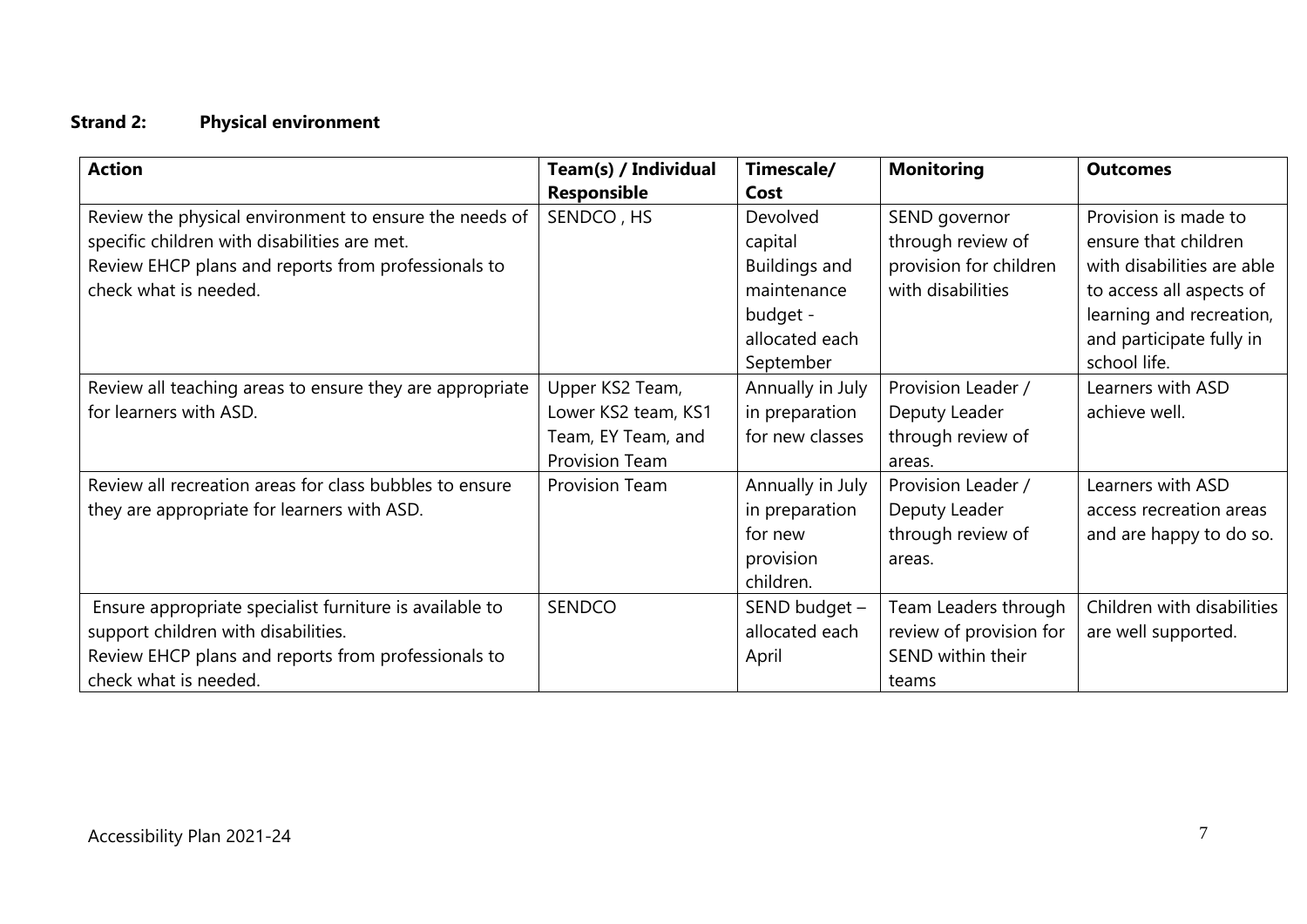# **Strand 3: Access to written information/improving the delivery of information**

| <b>Action</b>                                                                                                                                                                                               | Team(s)<br>Responsible               | Timescale                                           | <b>Monitoring</b>                                                                        | <b>Outcomes</b>                                                                                            |
|-------------------------------------------------------------------------------------------------------------------------------------------------------------------------------------------------------------|--------------------------------------|-----------------------------------------------------|------------------------------------------------------------------------------------------|------------------------------------------------------------------------------------------------------------|
| Review website to include information as stated in 1.3<br>Darlington LA 'Accessibility strategy' Appendix 1                                                                                                 | SENDCO, HS                           | September,<br>2020 and<br>updated when<br>necessary | <b>SLT</b>                                                                               | Stakeholders have an<br>up to date bank of<br>information.                                                 |
| Review of homework policy and online learning offer.<br>When reviewing homework policy consideration to be<br>given to the needs of disabled learners and<br>homework/online activities amended accordingly | TLR postholder for<br>parental links | By October<br>annually                              | SLT though review of<br>policy and review of<br>homework activities                      | <b>Disabled learners</b><br>complete homework<br>which is appropriate to<br>their needs and<br>accessible. |
| Information displayed around school e.g. signs, notices,<br>displays, instructions<br>As information is changed, consider the needs of<br>disabled learners and ensure signage is appropriate for<br>them   | All staff, led by Team<br>Leaders    | Ongoing                                             | Discussion with<br>disabled learners<br>about displayed<br>information by SEN<br>leader. | Disabled learners can<br>access information<br>which is displayed and<br>make effective use of it.         |
| Visual timetables<br>All classrooms to make use of visual timetables to<br>support learners with disabilities                                                                                               | All staff led by Team<br>Leaders     | Ongoing                                             | Team Leaders through<br>review of classroom<br>environments.                             | Disabled learners know<br>and understand what<br>they will be doing each<br>day.                           |
| PECS/Makaton<br>Staff are confident in using PECS to communicate with<br>some children                                                                                                                      | Teachers and TAs                     | Ongoing                                             | SENDCO through<br>review of progress of<br>children using<br>PECs/Makaton                | Staff communicate<br>effectively with children<br>who need to use<br>PECS/Makaton                          |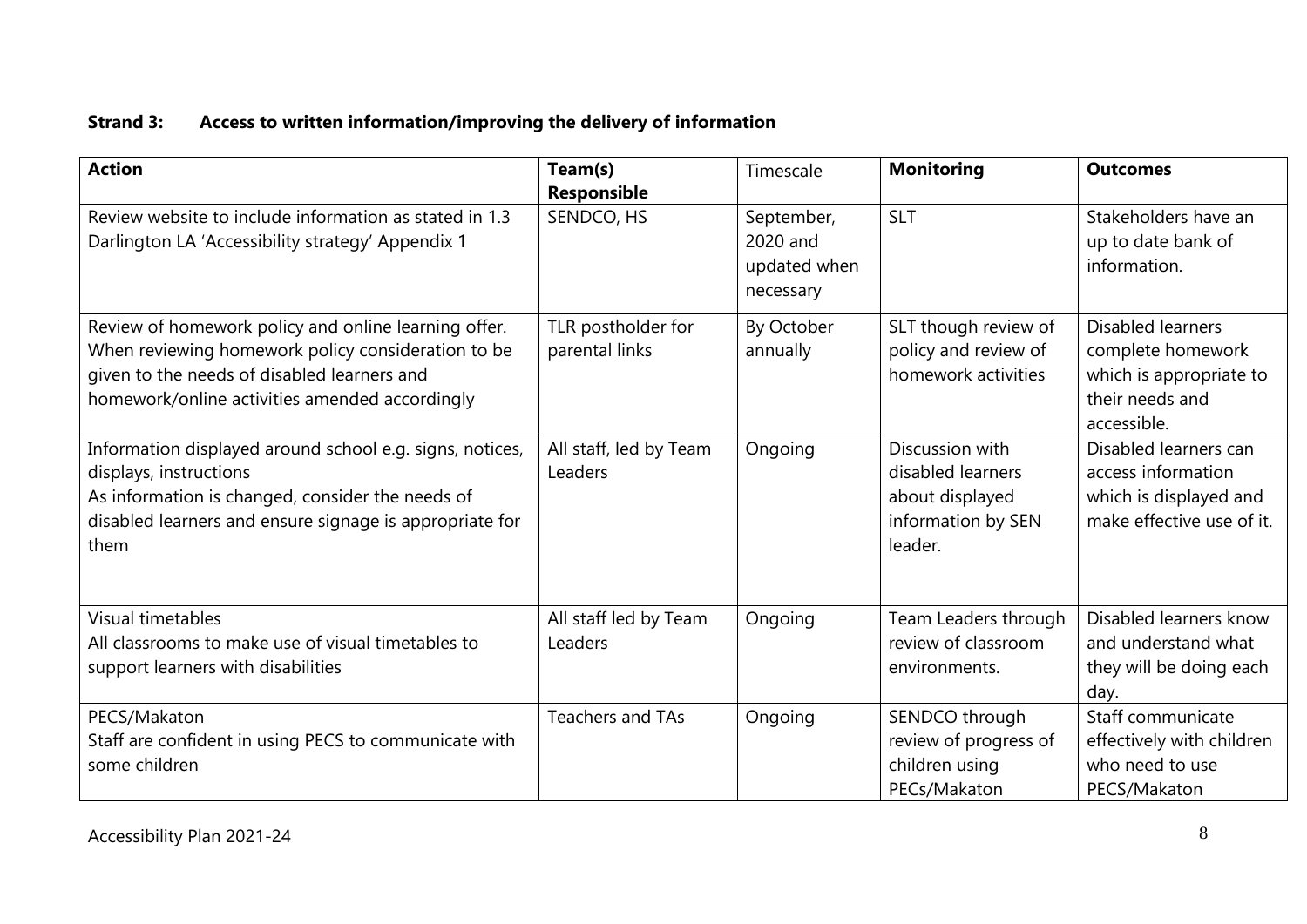| Ensure that appropriate books are available for children | <b>SENDCO</b>         | Ongoing | SLT through review of | Children with disabilities |
|----------------------------------------------------------|-----------------------|---------|-----------------------|----------------------------|
| with disabilities.                                       | <b>English Leader</b> |         | self evaluation       | have access to a range     |
|                                                          |                       |         | activities            | of appropriate written     |
|                                                          |                       |         |                       | resources which meet       |
|                                                          |                       |         |                       | their specific needs.      |